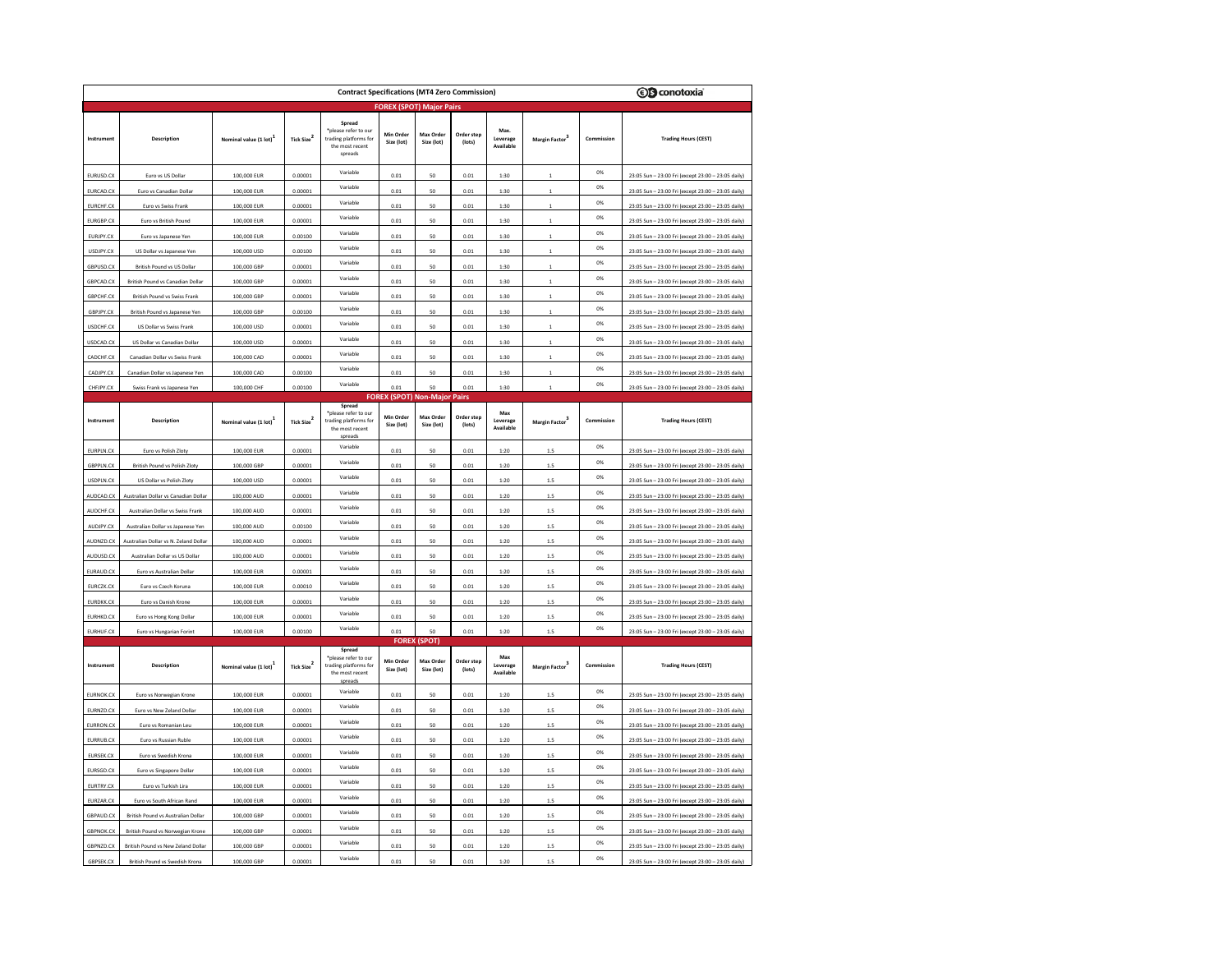| GBPSGD.CX                  | <b>British Pound vs Singapore Dollar</b>                                  | 100,000 GBP                                  | 0.00001                | Variable                                                                             | 0.01                    | 50                      | 0.01                 | 1:20                         | 1.5                                          | 0%         | 23:05 Sun - 23:00 Fri (except 23:00 - 23:05 daily)                                                       |  |  |
|----------------------------|---------------------------------------------------------------------------|----------------------------------------------|------------------------|--------------------------------------------------------------------------------------|-------------------------|-------------------------|----------------------|------------------------------|----------------------------------------------|------------|----------------------------------------------------------------------------------------------------------|--|--|
| GBPTRY.CX                  | British Pound vs Turkish Lira                                             | 100,000 GBP                                  | 0.00001                | Variable                                                                             | 0.01                    | 50                      | 0.01                 | 1:20                         | 1.5                                          | 0%         | 23:05 Sun - 23:00 Fri (except 23:00 - 23:05 daily)                                                       |  |  |
| GBPZAR.CX                  | British Pound vs South African Rand                                       | 100,000 GBP                                  | 0.00001                | Variable                                                                             | 0.01                    | 50                      | 0.01                 | 1:20                         | 1.5                                          | 0%         | 23:05 Sun - 23:00 Fri (except 23:00 - 23:05 daily)                                                       |  |  |
| NOKSEK CX                  | Norwegian Krone vs Swedish Krona                                          | 100,000 NOK                                  | 0.00001                | Variable                                                                             | 0.01                    | 50                      | 0.01                 | 1:20                         | 15                                           | 0%         | 23:05 Sun - 23:00 Fri (except 23:00 - 23:05 daily)                                                       |  |  |
| NZDCAD.CX                  | N. Zeland Dollar vs Canadian Dollar                                       | 100,000 NZD                                  | 0.00001                | Variable                                                                             | 0.01                    | 50                      | 0.01                 | 1:20                         | 1.5                                          | 0%         | 23:05 Sun - 23:00 Fri (except 23:00 - 23:05 daily)                                                       |  |  |
| NZDCHF.CX                  | New Zeland Dollar vs Swiss Frank                                          | 100,000 NZD                                  | 0.00001                | Variable                                                                             | 0.01                    | 50                      | 0.01                 | 1:20                         | 1.5                                          | 0%         |                                                                                                          |  |  |
| NZDJPY.CX                  | New Zeland Dollar vs Japanese Yen                                         | 100,000 NZD                                  | 0.00100                | Variable                                                                             | 0.01                    | 50                      | 0.01                 | 1:20                         | 1.5                                          | 0%         | 23:05 Sun - 23:00 Fri (except 23:00 - 23:05 daily)<br>23:05 Sun - 23:00 Fri (except 23:00 - 23:05 daily) |  |  |
|                            |                                                                           |                                              |                        |                                                                                      | <b>FOREX</b>            | (SPOT)                  |                      |                              |                                              |            |                                                                                                          |  |  |
| Instrument                 | Description                                                               | Nominal value (1 lot)                        | Tick Size <sup>2</sup> | Spread<br>*please refer to our<br>trading platforms for<br>the most recent<br>spread | Min Order<br>Size (lot) | Max Order<br>Size (lot) | Order step<br>(lots) | Max<br>Leverage<br>Available | Margin Factor                                | Commission | <b>Trading Hours (CEST)</b>                                                                              |  |  |
| NZDSGD.CX                  | N. Zeland Dollar vs Singapore Dollar                                      | 100,000 NZD                                  | 0.00001                | Variable                                                                             | 0.01                    | 50                      | 0.01                 | 1:20                         | 15                                           | 0%         | 23:05 Sun - 23:00 Fri (except 23:00 - 23:05 daily)                                                       |  |  |
| NZDUSD.CX                  | N. Zeland Dollar vs US Dollar                                             | 100,000 NZD                                  | 0.00001                | Variable                                                                             | 0.01                    | 50                      | 0.01                 | 1:20                         | 1.5                                          | 0%         | 23:05 Sun - 23:00 Fri (except 23:00 - 23:05 daily)                                                       |  |  |
| USDCNH.CX                  | US Dollar vs China Offshore Spot                                          | 100,000 USD                                  | 0.00001                | Variable                                                                             | 0.01                    | 50                      | 0.01                 | 1:20                         | 1.5                                          | 0%         | 23:05 Sun - 23:00 Fri (except 23:00 - 23:05 daily)                                                       |  |  |
| USDCZK.CX                  | US Dollar vs Czech Koruna                                                 | 100,000 USD                                  | 0.00010                | Variable                                                                             | 0.01                    | 50                      | 0.01                 | 1:20                         | 1.5                                          | 0%         | 23:05 Sun - 23:00 Fri (except 23:00 - 23:05 daily)                                                       |  |  |
| USDDKK.CX                  | US Dollar vs Danish Krone                                                 | 100,000 USD                                  | 0.00001                | Variable                                                                             | 0.01                    | 50                      | 0.01                 | 1:20                         | 15                                           | 0%         | 23:05 Sun - 23:00 Fri (except 23:00 - 23:05 daily)                                                       |  |  |
| USDHKD.CX                  | US Dollar vs Hong Kong dollar                                             | 100,000 USD                                  | 0.00001                | Variable                                                                             | 0.01                    | 50                      | 0.01                 | 1:20                         | $1.5\,$                                      | 0%         | 23:05 Sun - 23:00 Fri (except 23:00 - 23:05 daily)                                                       |  |  |
| USDHUF.CX                  | US Dollar vs Hungarian Forint                                             | 100,000 USD                                  | 0.00100                | Variable                                                                             | 0.01                    | 50                      | 0.01                 | 1:20                         | 1.5                                          | 0%         | 23:05 Sun - 23:00 Fri (except 23:00 - 23:05 daily)                                                       |  |  |
| USDMXN.CX                  | US Dollar vs Mexican Peso                                                 | 100,000 USD                                  | 0.00001                | Variable                                                                             | 0.01                    | 50                      | 0.01                 | 1:20                         | 1.5                                          | 0%         | 23:05 Sun - 23:00 Fri (except 23:00 - 23:05 daily)                                                       |  |  |
| <b>USDNOK.CX</b>           | US Dollar vs Norwegian Krone                                              | 100,000 USD                                  | 0.00001                | Variable                                                                             | 0.01                    | 50                      | 0.01                 | 1:20                         | $1.5\,$                                      | 0%         | 23:05 Sun - 23:00 Fri (except 23:00 - 23:05 daily)                                                       |  |  |
| <b>USDRON.CX</b>           | US Dollar vs Romanian Leu                                                 | 100,000 USD                                  | 0.00001                | Variable                                                                             | 0.01                    | 50                      | 0.01                 | 1:20                         | 1.5                                          | $0\%$      | 23:05 Sun - 23:00 Fri (except 23:00 - 23:05 daily)                                                       |  |  |
| USDRUB.CX                  | US Dollar vs Russian Ruble                                                | 100,000 USD                                  | 0.00050                | Variable                                                                             | 0.01                    | 50                      | 0.01                 | 1:20                         | 1.5                                          | 0%         | 23:05 Sun - 23:00 Fri (except 23:00 - 23:05 daily)                                                       |  |  |
| <b>USDSEK.CX</b>           | US Dollar vs Swedish Krona                                                | 100,000 USD                                  | 0.00001                | Variable                                                                             | 0.01                    | 50                      | 0.01                 | 1:20                         | 15                                           | 0%         | 23:05 Sun - 23:00 Fri (except 23:00 - 23:05 daily)                                                       |  |  |
| USDSGD.CX                  | US Dollar vs Singapore Dollar                                             | 100,000 USD                                  | 0.00001                | Variable                                                                             | 0.01                    | 50                      | 0.01                 | 1:20                         | 1.5                                          | 0%         | 23:05 Sun - 23:00 Fri (except 23:00 - 23:05 daily)                                                       |  |  |
|                            |                                                                           |                                              |                        |                                                                                      |                         |                         |                      |                              |                                              |            |                                                                                                          |  |  |
| USDTRY.CX                  | US Dollar vs Turkish Lira                                                 | 100,000 USD                                  | 0.00001                | Variable                                                                             | 0.01                    | 50                      | 0.01                 | 1:20                         | 1.5                                          | 0%         | 23:05 Sun - 23:00 Fri (except 23:00 - 23:05 daily)                                                       |  |  |
| USDZAR.CX                  | US Dollar vs South African Rand                                           | 100,000 USD                                  | 0.00001                | Variable                                                                             | 0.01                    | 50                      | 0.01                 | 1:20                         | 1.5                                          | 0%         | 23:05 Sun - 23:00 Fri (except 23:00 - 23:05 daily)                                                       |  |  |
|                            |                                                                           |                                              |                        |                                                                                      |                         | <b>COMMODITIES</b>      |                      |                              |                                              |            |                                                                                                          |  |  |
| Instrument                 | <b>Description</b>                                                        | Nominal value (1 lot)                        | Tick Size $^2$         | Spread<br>*please refer to our<br>trading platforms for<br>the most recent<br>spread | Min Order<br>Size (lot) | Max Order<br>Size (lot) | Order step<br>(lots) | Max<br>Leverage<br>Available | <b>Margin Factor</b><br>(Fixed) <sup>3</sup> | Commission | <b>Trading Hours (CEST)</b>                                                                              |  |  |
| XAGUSD.CX                  | Silver (XAG) vs US Dollar                                                 | 5,000 Ounces                                 | 0.00100                | Variable                                                                             | 0.01                    | 50                      | 0.01                 | 1:10                         | 0.1                                          | 0%         | 00:00 Mon - 23:00 Fri (except 23:00 - 00:00 daily)                                                       |  |  |
| XAUUSD.CX                  | Gold (XAU) vs US Dollar                                                   | 100 Ounces                                   | 0.01000                | Variable                                                                             | 0.01                    | 50                      | 0.01                 | 1:20                         | 0.05                                         | 0%         | 00:00 Mon - 23:00 Fri (except 23:00 - 00:00 daily)                                                       |  |  |
| XTIUSD.CX                  | Spot WTI Crude Oil vs US Dollar                                           | 1.000 Barrels                                | 0.01000                | Variable                                                                             | 0.01                    | 50                      | 0.01                 | 1:10                         | 0.1                                          | 0%         | 00:00 Mon - 23:00 Fri (except 23:00 - 00:00 daily)                                                       |  |  |
| XBRUSD.CX                  | Spot Brent Crude Oil vs US Dollar                                         | 1,000 Barrel                                 | 0.01000                | Variable                                                                             | 0.01                    | 50                      | 0.01                 | 1:10                         | 0.1                                          | 0%         | 02:00 Mon - 23:00 Fri (except 23:00 - 02:00 daily)                                                       |  |  |
|                            |                                                                           |                                              |                        |                                                                                      |                         | <b>INDICES</b>          |                      |                              |                                              |            |                                                                                                          |  |  |
| Instrument                 | <b>Description</b>                                                        | Nominal value (1 lot)                        | Tick Size $^2$         | Spread<br>*please refer to our<br>trading platforms for<br>the most recent<br>snreac | Min Order<br>Size (lot) | Max Order<br>Size (lot) | Order step<br>(lots) | Max<br>Leverage<br>Available | Margin Factor <sup>3</sup>                   | Commission | <b>Trading Hours (CEST)</b>                                                                              |  |  |
| SPX500m.CX                 | CFD based on S&P 500 Index <sup>th</sup>                                  | 10 USD x index points                        | 0.1                    | Variable                                                                             | 0.1                     | 50                      | $\mathbf 1$          | 1:20                         | 1.5                                          | 0%         | 00:00 Mon - 23:00 Fri (except 23:00 - 00:00 daily)                                                       |  |  |
| WS30m.CX                   | CFD based on DJIA Index™                                                  | 1 USD x index points                         | $\overline{1}$         | Variable                                                                             | 0.1                     | 50                      | $0.1\,$              | 1:20                         | 1.5                                          | 0%         | 00:00 Mon - 23:00 Fri (except 23:00 - 00:00 daily)                                                       |  |  |
| <b>US100m.CX</b>           | CFD based on Nasdaq 100"                                                  | 1 USD x index points                         | 0.1                    | Variable                                                                             | 0.1                     | 50                      | 0.1                  | 1:20                         | 1.5                                          | $0\%$      | 00:00 Mon - 23:00 Fri (except 23:00 - 00:00 daily)                                                       |  |  |
| GER40m.CX                  | CFD based on DAX Index"                                                   | 1 EUR x index points                         | 0.1                    | Variable                                                                             | 0.1                     | 50                      | 0.1                  | 1:20                         | 1.5                                          | 0%         | 00:00 Mon - 23:00 Fri (except 23:00 - 00:00 daily)                                                       |  |  |
| SPN35.CX                   | CFD based on IBEX-35 Index"                                               | 1 EUR x index points                         | 0.1                    | Variable<br>Variable                                                                 | $\mathbf{1}$            | 50                      | $\,$ 1               | 1:10                         | $\overline{\mathbf{3}}$                      | 0%<br>0%   | $08:00 - 20:00$ (Mon-Fri)                                                                                |  |  |
| EUR50.CX                   | CFD based on STOXX50 Index <sup>18</sup>                                  | 1 EUR x index points                         | 0.1                    |                                                                                      | 0.1                     | 50                      | $0.1\,$              | 1:20                         | 1.5                                          |            | 00:00 Mon - 23:00 Fri (except 23:00 - 00:00 daily)                                                       |  |  |
| <b>FR40.CX</b>             | CFD based on CAC40 Index™                                                 | 1 EUR x index points                         | 0.1                    | Variable<br>Variable                                                                 | 0.1                     | 50                      | 0.1                  | 1:20                         | 1.5                                          | 0%<br>0%   | 00:00 Mon - 23:00 Fri (except 23:00 - 00:00 daily)                                                       |  |  |
| <b>UK100.CX</b><br>HK50.CX | CFD based on FTSE 100 Index <sup>16</sup><br>CFD based on Hang Seng Index | 1 GBP x index points<br>1 HKD x index points | 0.1<br>0.5             | Variable                                                                             | 0.1<br>0.1              | 50<br>50                | 0.1<br>$\,$ 1        | 1:20<br>1:10                 | $\overline{\mathbf{3}}$                      | 0%         | 00:00 Mon - 23:00 Fri (except 23:00 - 00:00 daily)<br>03:15 - 20:45 (Mon - Fri)                          |  |  |
| J225.CX                    | CFD based on Nikkei 225 Index <sup>18</sup>                               | 100 JPY x index points                       | $\overline{1}$         | Variable                                                                             | $\mathbf{1}$            | 50                      | 100                  | 1:20                         | 1.5                                          | 0%         | 00:00 Mon - 23:00 Fri (except 23:00 - 00:00 daily)                                                       |  |  |

1 1 Lot = Multiplier x Value of 1 unit. ( 1 lot of XAUUSD.CX = 100 x 1 Ounce of XAUUSD)

2 A Limit or Stop target price should be a multiple of the Tick Size.

3 **Margin Calculation**<br>Using the calculations below, you can calculate the margin percentage required in order to open a position (Cryptos and<br>Commodities are using the fixed Margin Calculation method). Variable Method: